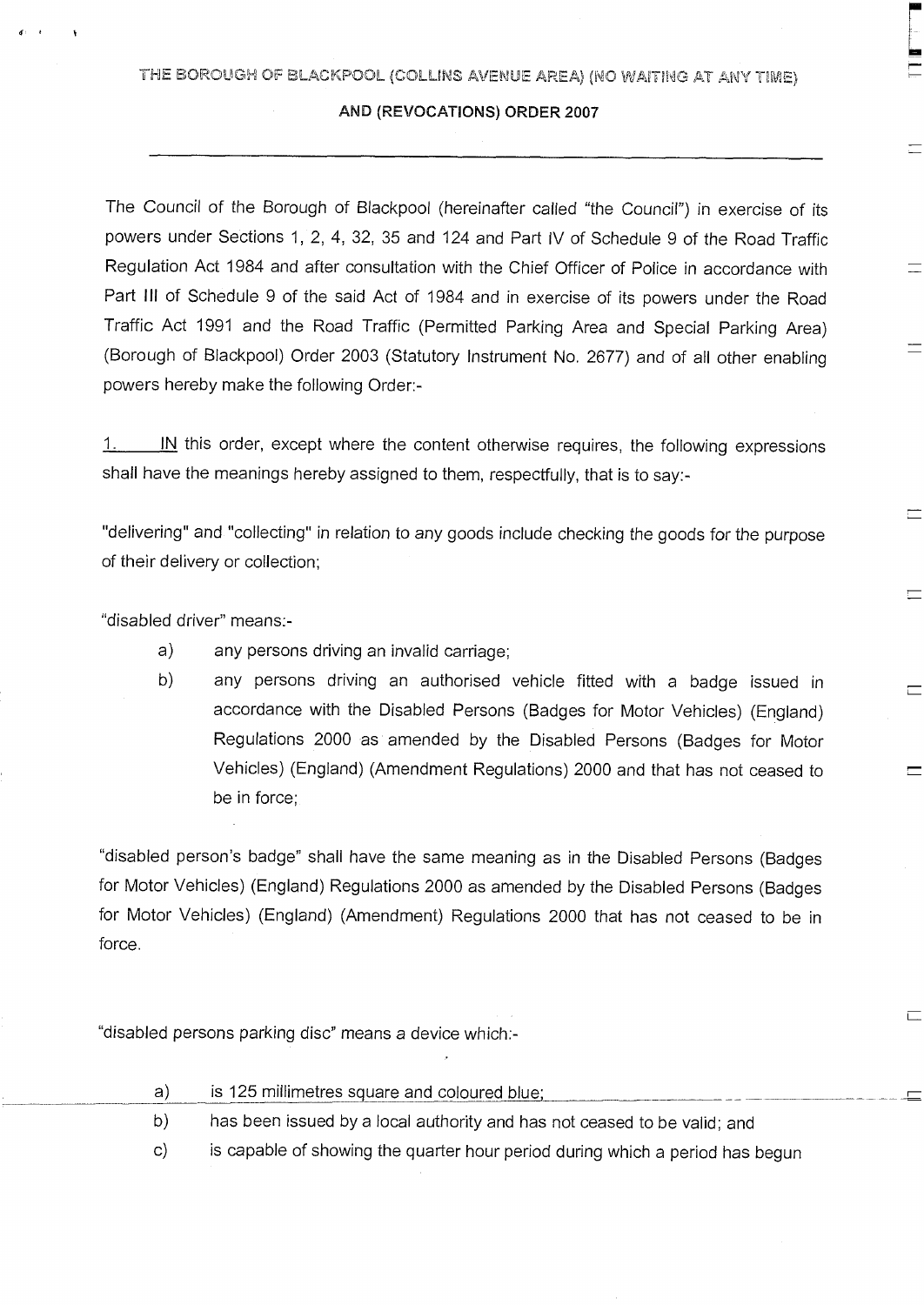"disabled persons vehicle" means a vehicle which displays in the Relevant Position a disabled person's badge in accordance with the circumstances prescribed in the Disabled Persons (Badges for Motor Vehicles) (England) Regulations 2000 as amended;

 $\frac{1}{2}$  ...

 $\equiv$ 

 $\equiv$ 

 $\equiv$ 

Г

"front of the badge" means the side of the disabled person's badge that contains the wheelchair user symbol and expiry date;

"goods" includes postal packets of any description;

"parking attendant" means a parking attendant as defined in section 63A of the Act of 1984 (which is inserted by Section 44(1) of the Road Traffic Act 1991 ("the 1991 Act"))

"penalty charge" and "reduced penalty charge" means a charge set by the Council under the provisions of Section 66 of the 1991 Act and with the approval of the Secretary of State for Transport which is to be paid to the council within 28 days beginning with the date of the notice or 14 days in the case of a reduced penalty charge following the issue of a penalty charge notice.

"penalty charge notice" means a notice issued or served by a parking attendant pursuant to the provisions of Section 66 of the 1991 Act containing the particulars therein required.

"Relevant Position" shall have the following meanings:-

- (a) on the dashboard or facia of the vehicle so that the front of the badge is clearly legible from the outside of the vehicle; or
- (b) where the vehicle is not fitted with a dashboard or facia in a conspicuous position on the vehicle so that the front of the badge is clearly legible from the outside of the vehicle;

"vehicle" shall not be taken to include non-motor vehicles

SAVE as provided in Articles 3 and 4 of this Order no person shall cause or permit any vehicle to wait at any time in any of the lengths of road referred to in the First Schedule of this Order

3. NOTHING in Article 2 of this Order shall render it unlawful to cause or permit any vehicle to wait in any of the lengths of road referred to in the First Schedule for so long as may be necessary:-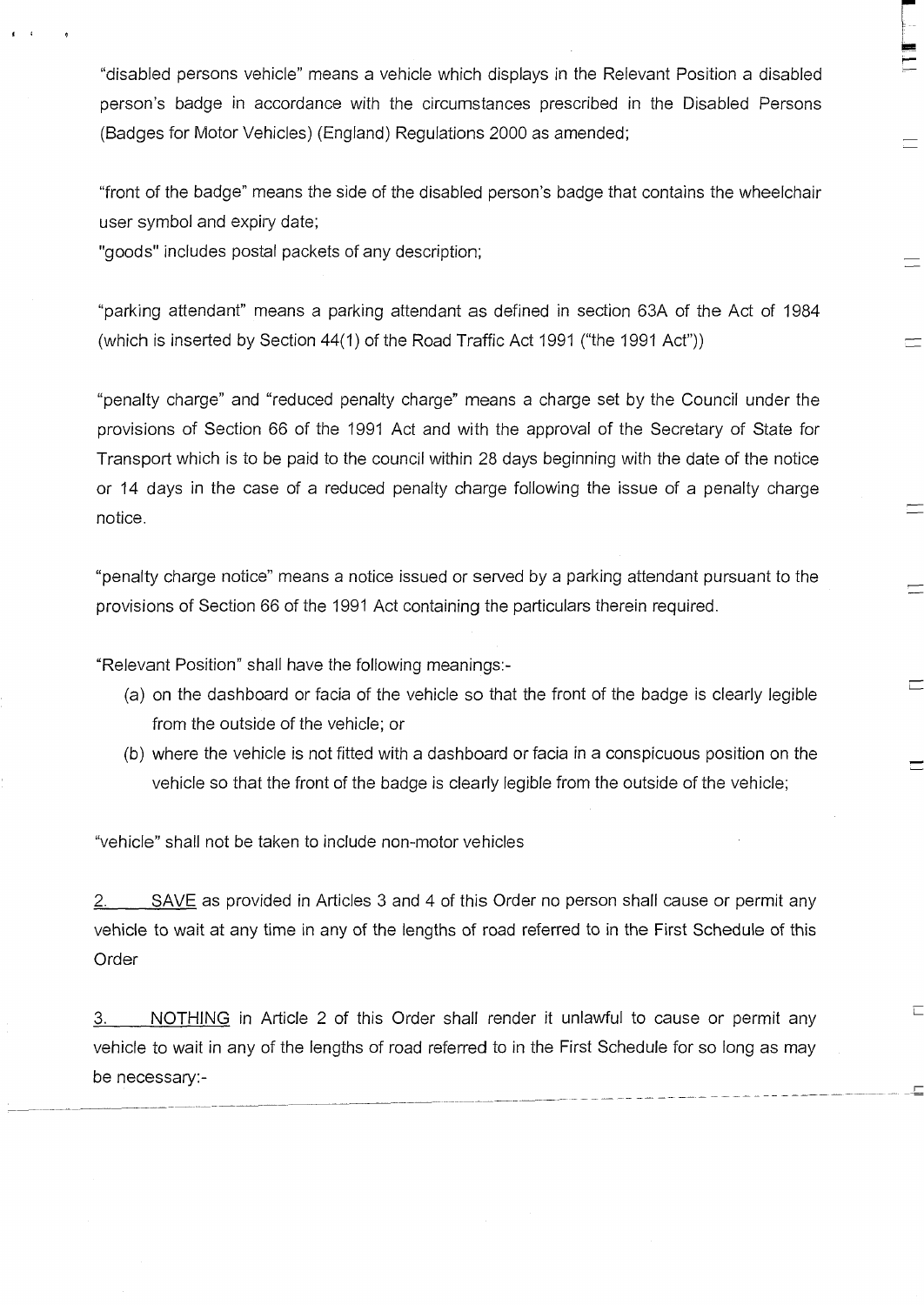(a) If the waiting is only for so long as may be reasonably necessary to enable a person to board or alight from the vehicle or load thereon or unload therefrom their personal luggage;

ļ.

 $\Box$ 

 $\overline{\phantom{0}}$ 

- (b) If the vehicle is being used for emergency Fire and Rescue Service, Ambulance or Police purposes;
- (c) If the vehicle, not being a passenger carrying vehicle, is being used in the service of a local authority in pursuance of statutory powers or duties provided that it is reasonably necessary in the exercise of such powers or in the performance of such duties for the vehicle to wait in the place in which it is waiting;
- (d) to enable the vehicle, if it cannot conveniently be used for such purpose in any other road, to be used in connection with any building or demolition operations, the removal of any obstruction to traffic, the maintenance, improvement or reconstruction of any of the lengths of road so referred to or the laying, erection or alteration or repair in or near to any of the said lengths of roads or any sewer or of any main, pipe or apparatus for the supply of gas, water or electricity or of any telegraph apparatus as defined in paragraph 1(1) of the Telecommunications Code contained in the Second Schedule to the Telecommunications Act 1984;
- (e) if the vehicle is in the service of or employed by the Post Office and is waiting in any affected length or road whilst postal packets, as defined in Section 87 of the Post Office Act 1953, addressed to premises adjacent to that length or road are being unloaded from any vehicle or having been unloaded therefrom are being delivered or while postal packets are being collected from premises or posting boxes adjacent to that length or road;
- (f) if the vehicle is waiting only for so long as may be reasonably necessary while a gate or barrier is opened or closed to allow access or departure to or from adjacent premises;
- (g) if the vehicle is waiting owing to the driver being prevented from proceeding by circumstances beyond his control, or the driver has been told to wait by a police constable in uniform, or such waiting is necessary in order to avoid an accident;

4. NOTHING in Article 2 of this Order shall render it unlawful to cause or permit any vehicle to wait in any of the lengths of road referred to in the First Schedule of this Order if it is a disabled persons vehicle which displays in the Relevant Position a disabled persons badge and a disabled persons parking disc which said disc is (a) exhibited on the dashboard or facia of the vehicle or (b) where the vehicle is not fitted with a dashboard or facia, the disc is exhibited in a conspicuous position on the vehicle, so that in either case, when marked to show the quarter hour period during which the period of waiting began, that period is clearly legible from outside the vehicle, on which the driver or other person in charge of the vehicle has marked the quarter hour period during which the period of waiting began, for a period not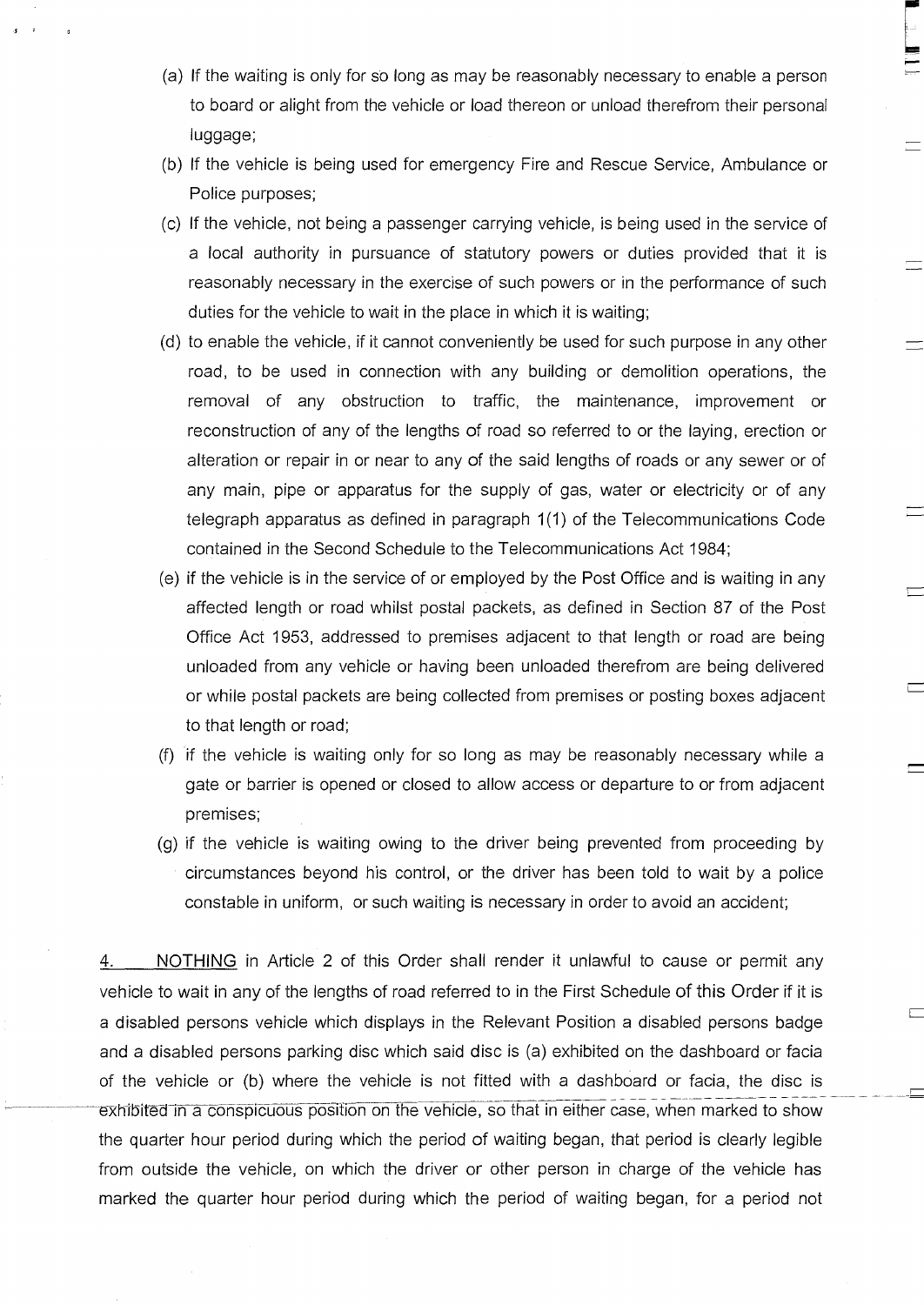exceeding three hours and not being a period separated by an interval of less than one hour from a previous period of waiting by the same vehicle in the same length of road on the same day.

i T

 $\equiv$ 

 $\equiv$ 

 $\equiv$ 

 $\equiv$ 

 $\begin{array}{c} \square \end{array}$ 

Г

 $\Box$ 

.c

5. THE provisions relating to No Waiting At Any Time contained in the Borough of Blackpool (Various Roads) (Consolidation of Waiting Restrictions, On Street Parking Places, Residents' Parking Places and Protection of Bus Stops) Order 2003 are hereby revoked so far as the lengths of road referred to in the Second Schedule to this Order are concerned.

6. (1) IF a vehicle is left or abandoned in a length of road or in any other location whatsoever to which any provision of this Order applies in contravention of any of the provisions of this Order a penalty charge shall be payable and/or the vehicle may be removed from that location.

(2) In the case of a vehicle in respect of which a penalty charge is payable a penalty charge notice showing the information required by Section 66(3) of the 1991 Act may then be issued by a parking attendant in accordance with Section 66(1) of the 1991 Act.

(3) Where a parking attendant has removed or caused to be removed a vehicle in accordance with paragraph (1) of this Article (or any other provisions of this Order);

- (a) he shall provide for the safe custody of the vehicle;
- (b) the Council shall be entitled to recover from the person responsible such charges in respect of the removal, storage and disposal of the vehicle as it might prescribe from time to time;
- (c) the provisions of the Road Traffic Regulation Act 1984 as amended shall apply to the disposal of any such vehicle removed by or on behalf of the Council pursuant to this Article.

7. NOTWITHSTANDING any of the foregoing provisions of this Order the Council may at its discretion (including requiring an administration fee) issue a dispensation allowing a specific vehicle to wait in a length of road or any other location whatsoever to which any provision of this Order applies during the hours of operation of any restriction or prohibition to the contrary.

8. THE provisions relating to limited waiting contained in The Borough of Blackpool (Various Roads) (Consolidation of Waiting Restrictions, On Street Parking Places, Residents' Parking Places and Protection of Bus Stops) Order 2003 are hereby revoked so far as the length of road referred to in the Third Schedule to this Order is concerned.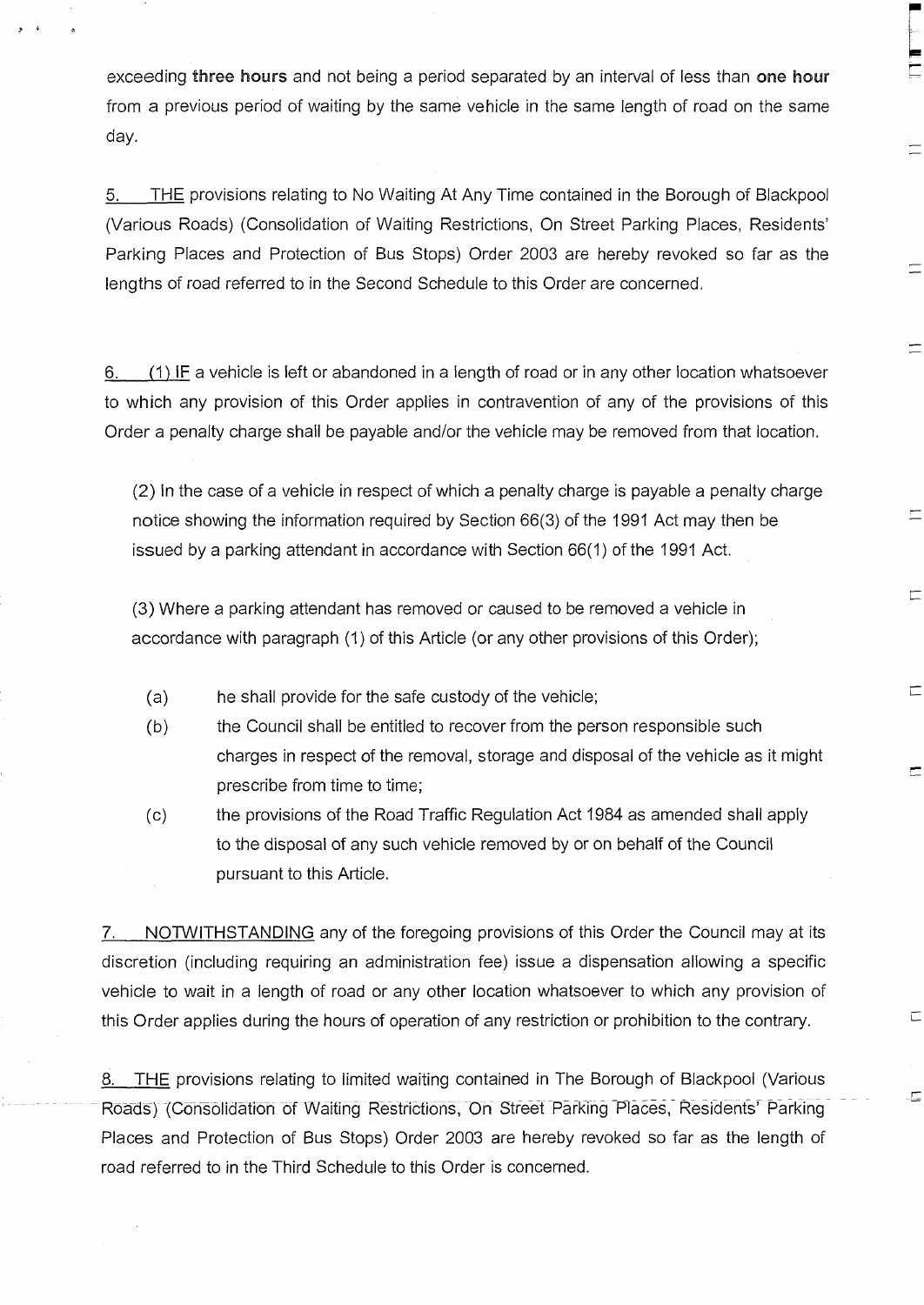9. THIS Order shall come into operation on the 29<sup>th</sup> day of October 2007 and may be cited as

"THE BOROUGH OF BLACKPOOL (COLLINS AVENUE AREA) (NO WAITING AT ANY TIME) AND (REVOCATIONS) ORDER 2007"

Given under the Common Seal of the Council of the Borough of Blackpool on the 25<sup>th</sup> day of October 2007.

**THE COMMON SEAL** of The Blackpool ) Borough Council was hereunto affixed in ) the presence of:- (a)

j.

د سانگستان<br>مراس استان می ایران Head of Legal and Democratic Services<br>| CHIEF SOLICITOR